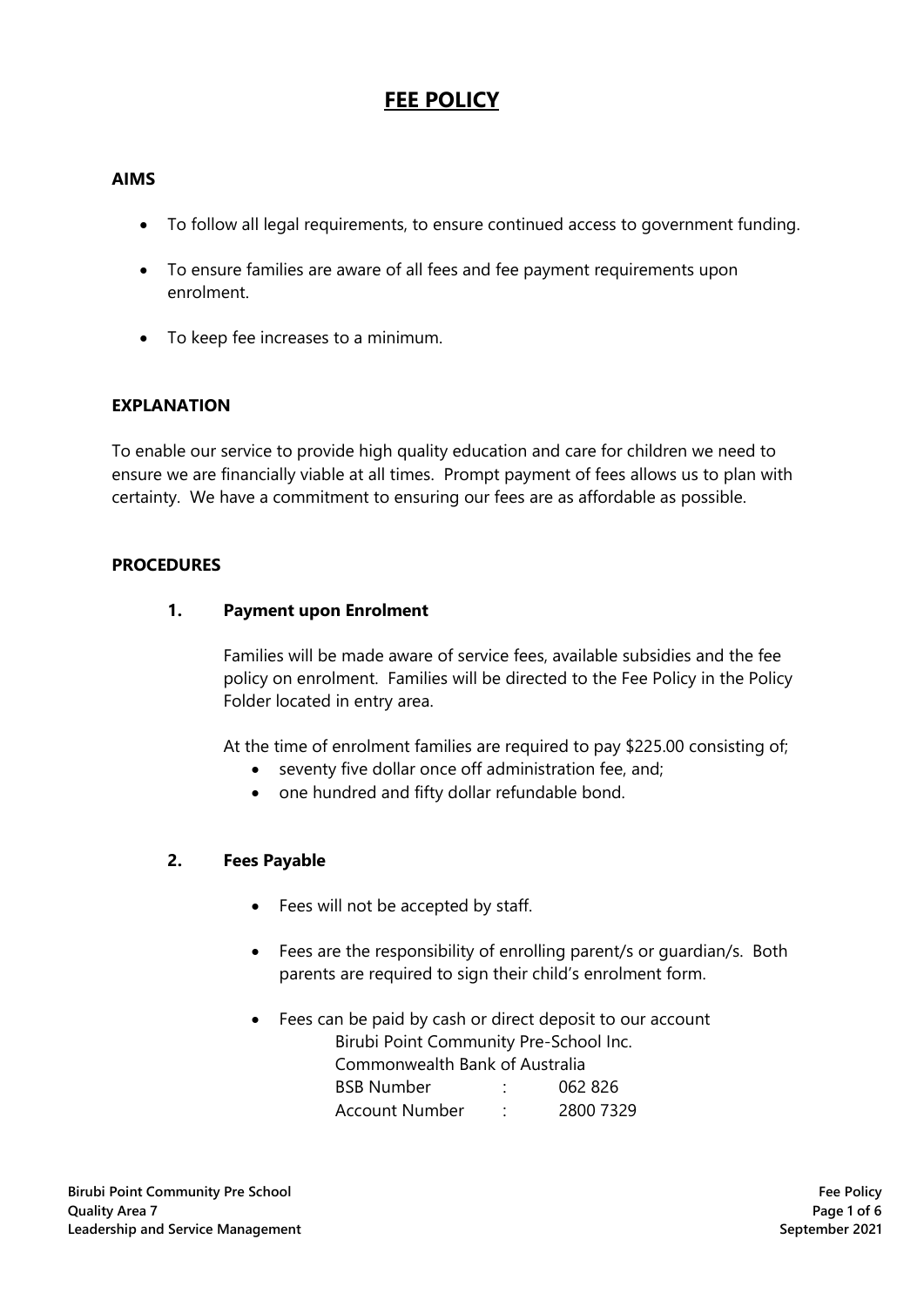### **2. Fees Payable (continued)**

- Fees are to be paid for all day/days the child is enrolled, regardless of attendance.
- All outstanding fees for the current year must be paid in full by the 30th November.
- Fees must be paid in advance at all times on the first day of child's attendance each week.
- If fees fall two (2) weeks in arrears the child's position and bond may be forfeited.
- Fees are not payable when the pre-school is closed on public or school holidays.
- Fee receipts will be issued and as soon as possible after payment is made.
- Parents will be notified in writing fourteen (14) days in advance of any changes in fees or the Fee Policy.
- Fee relief is available for eligible families. Please make enquires for eligibility to the admin assistant on Wednesday or Friday.

### **3. Maintenance Levy Payable**

- Families will be made aware upon enrolment of the Maintenance Levy.
- Levy is set at \$10 per term per child.
- Levy will be charged at the commencement of each term.
- Levy is non-refundable and is payable irrespective of whether the child attends for the whole term.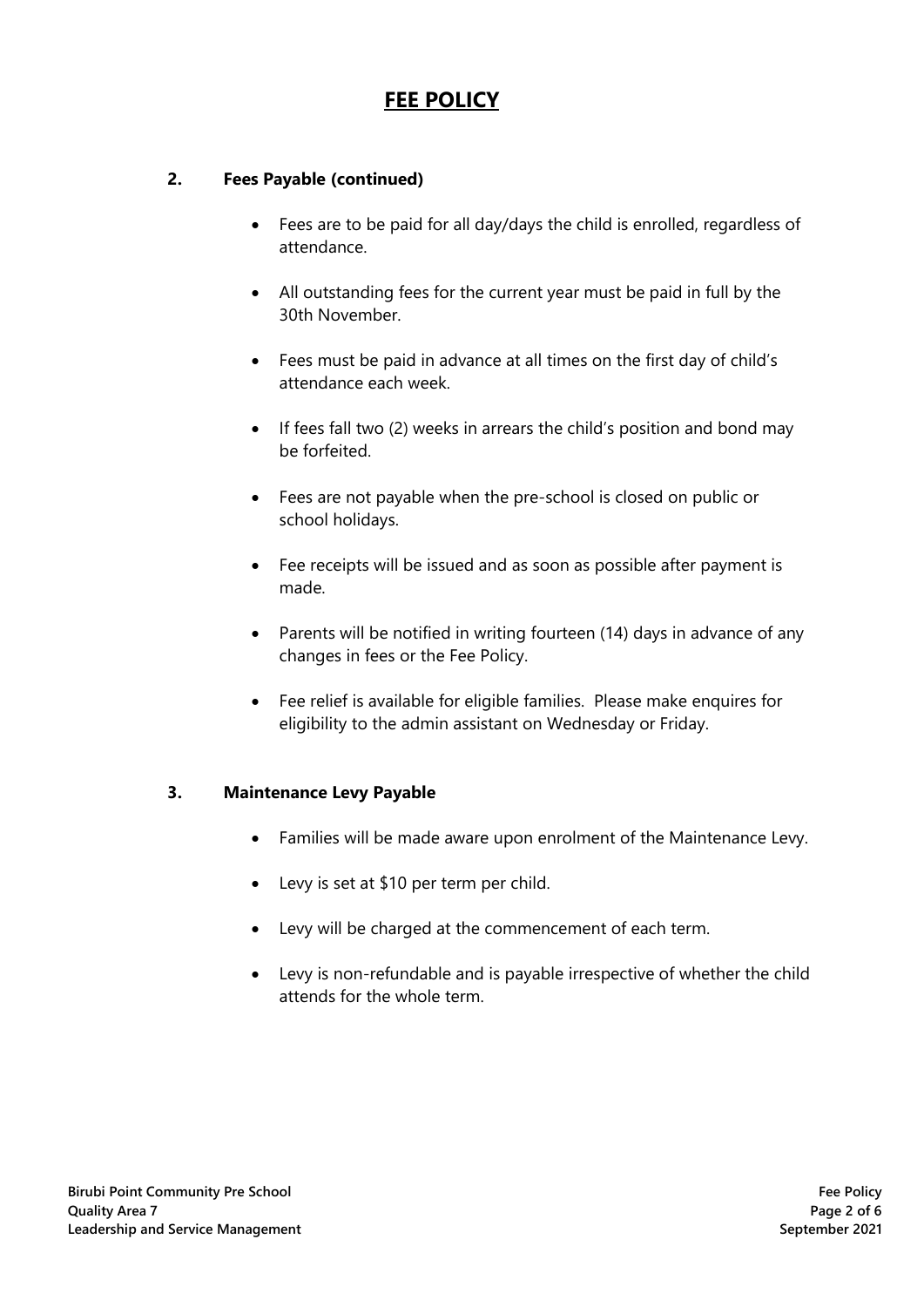### **4. Cancellation of Position**

If you wish to withdraw your child from preschool for any reason, two weeks notice needs to be given, or two week fees are to be paid in lieu of notice.

Two weeks notice of termination of enrolment does not apply to Term 4. If your child commences Term 4 his/her enrolment is for the whole of Term 4 and fees must be paid accordingly.

Fee income is vital for the survival of the preschool and it can not be reasonably expected that a position can be filled part way through Term 4 to recoup lost fees.

The Management Committee, may at their discretion, and taking into account any recommendations from the Director, waive the notice period in exceptional circumstances only.

### **5. Late Payment of Fees**

The following procedure shall be implemented should fees fall in arrears.

If fees fall in arrears, the admin assistant shall issue a letter to the parent/s requesting payment.

If payment is not received within seven (7) days a meeting with the Director shall be arranged to discuss options to fulfil payment obligations.

If payment obligations are not met resulting in fees falling further into arrears, the management committee shall be informed of the circumstances and the amount owing. A decision will then be made on the action to be taken. At no time shall the management committee unless at the request of parent/s be informed of child/family involved. Families confidentiality will be respected in all communications with the management committee.

Parent/guardian shall be notified in writing of the management committee's decision.

### **6. Non Payment of Fees**

Non payment of any fee/fees including Late Fee and Maintenance Levy may result in the suspension or loss of position.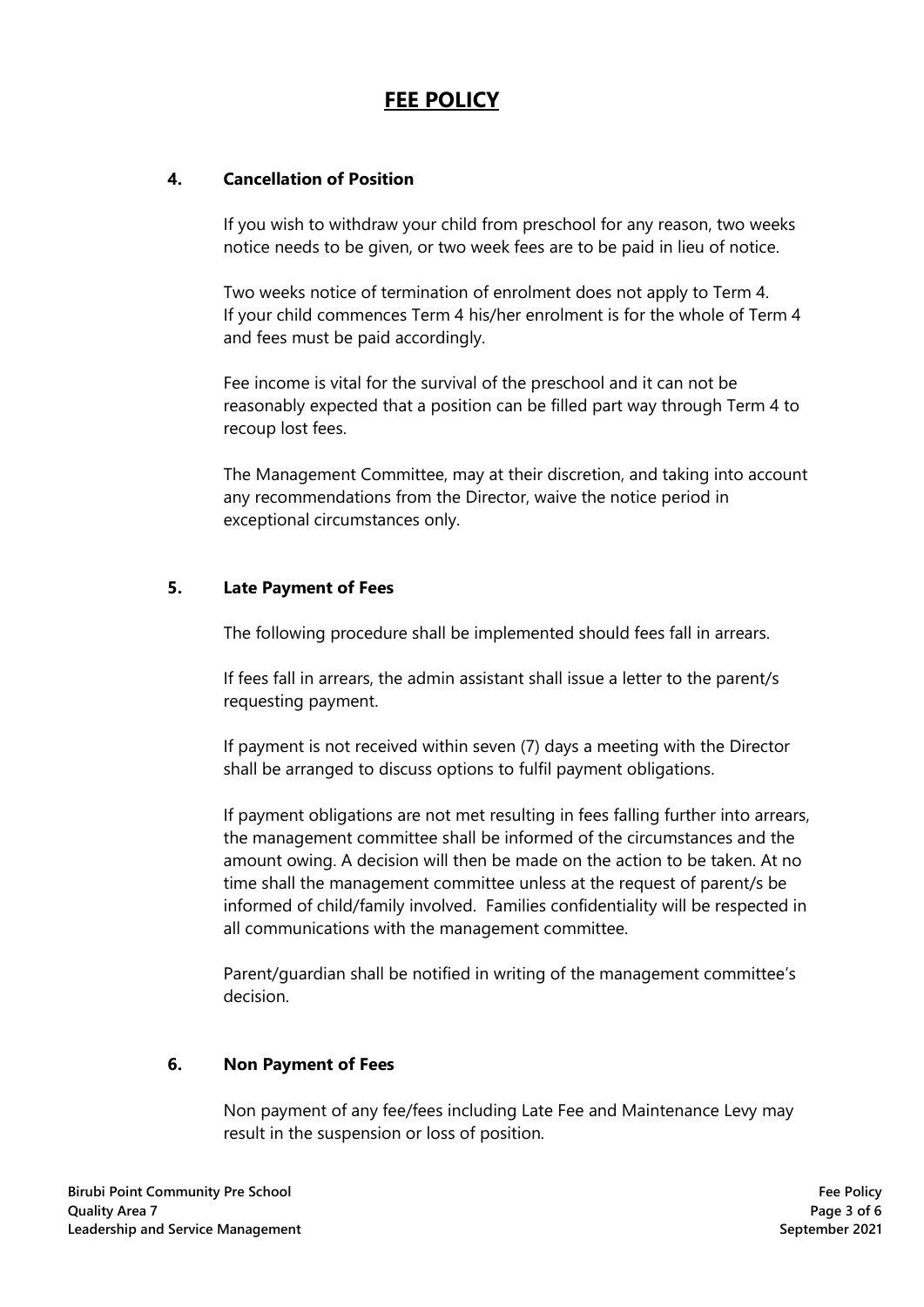## **7. Schedule of Fees**

- Free Fees Four Year Old;
- Free Fees Three Year Old:
- Free Fees Health Care Card (issued by Centrelink) Holders;
- Full Fees Four Year Old;
- Full Fees Three Year Old;
- Reduced Fees;
- Administration Fee; Non-refundable fee payable upon enrolment,
- Performance Fee; and
- Late Fee.

### **8. Eligibility Criteria**

• Free Fees Four Year Old:

Children who have turned four on or before July 31, in the year before they are eligible to attend school attending a minimum of three (3) days per week. The first fifteen (15) hours is free under NSW Government Start Strong Free Preschool. Parents are required to pay remaining fees which are not funded under the Free Preschool Funding Program.

• Free Fees Three Year Old: Children who have not turned four on or before July 31 and are ineligible to attend school the following year attending a minimum of three (3) days per week. The first fifteen (15) hours is free under NSW Government Start Strong Free Preschool. Parents are required to pay remaining fees which are not funded under the Free Preschool Funding Program.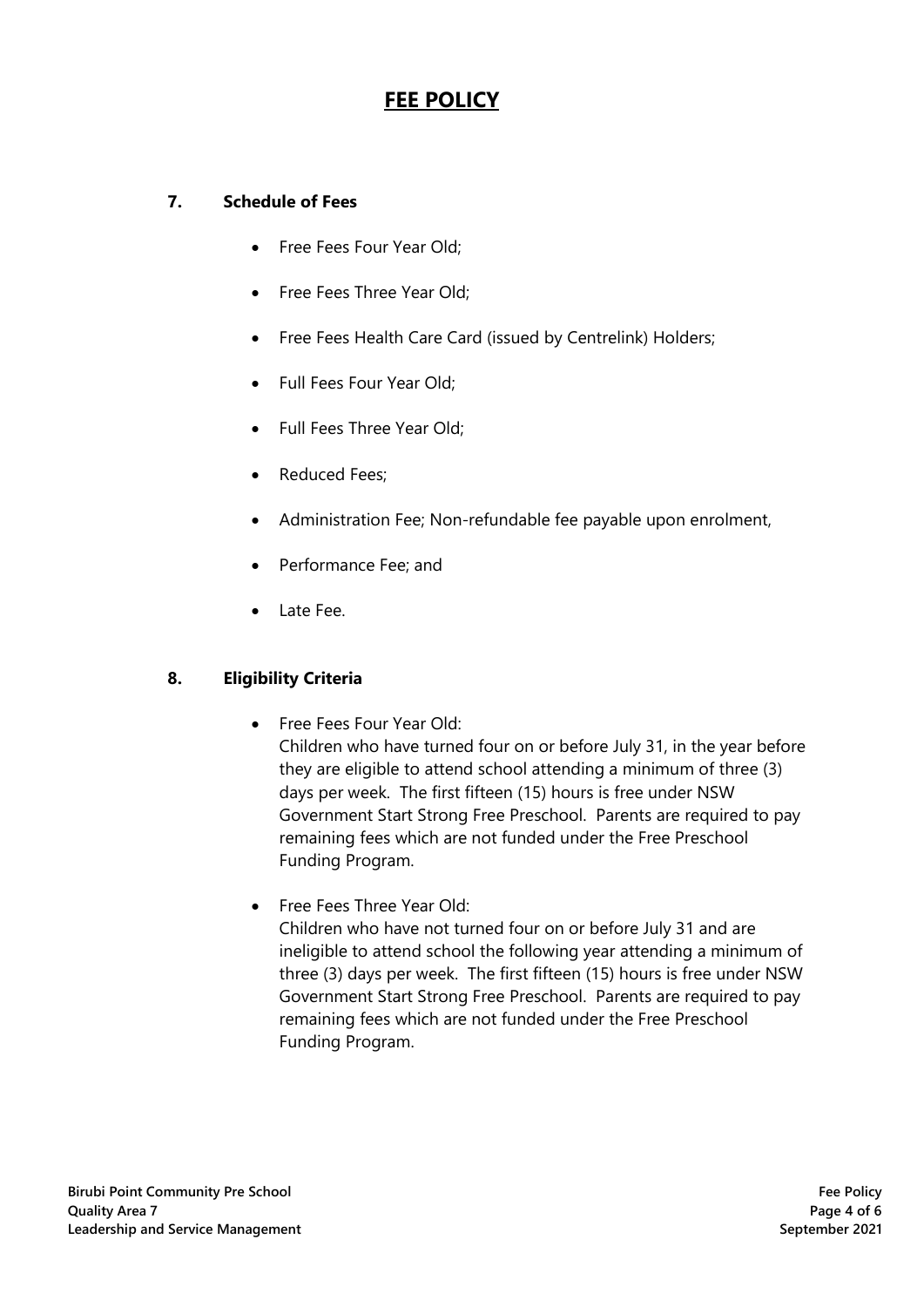### **8. Eligibility Criteria (continued)**

• Free Fees Reduced Fees:

Children of Aboriginal or Torres Strait Islander origin, a child whose parent or guardian holds a current Health Care Concession Card issued by Centrelink, and the child is listed on the card attending a minimum of three (3) days per week. The first fifteen (15) hours is free under NSW Government Start Strong Free Preschool. Parents are required to pay remaining fees which are not funded under the Free Preschool Funding Program.

Parent or guardian must provide copy of current Health Care Concession Card for eligibility. This low income Health Care Card determines eligibility from the families combined income and must be issued to parent/parents and child.

A Health Care Card issued in the child's name only is not eligible to receive reduced fees as it is not determined from gross income.

- Full Fees Four Year Old: Children who have turned four on or before July 31, in the year before they are eligible to attend school attending less than three (3) days per week.
- Full Fees Three Year Old: Children who have not turned four on or before July 31 and are ineligible to attend school the following year attending less than three (3) days per week.
- Reduced Fees:

Children of Aboriginal or Torres Strait Islander origin, a child whose parent or guardian holds a current Health Care Concession Card issued by Centrelink, and the child is listed on the card attending less than three (3) days per week.

Parent or guardian must provide copy of current Health Care Concession Card for eligibility. This low income Health Care Card determines eligibility from the families combined income and must be issued to parent/parents and child.

A Health Care Card issued in the child's name only is not eligible to receive reduced fees as it is not determined from gross income.